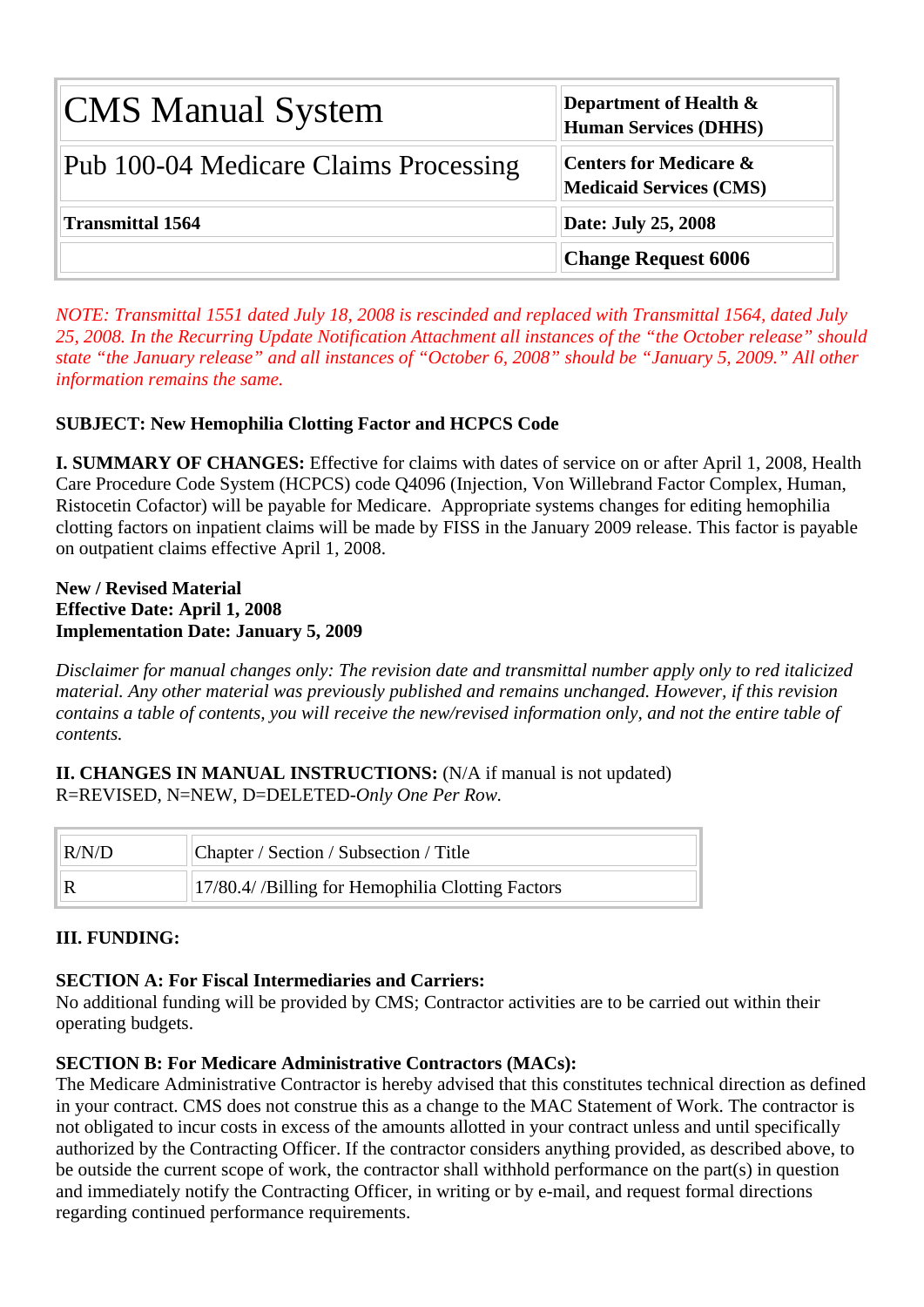# **IV. ATTACHMENTS:**

# **Recurring Update Notification**

# **Manual Instruction**

*\*Unless otherwise specified, the effective date is the date of service.*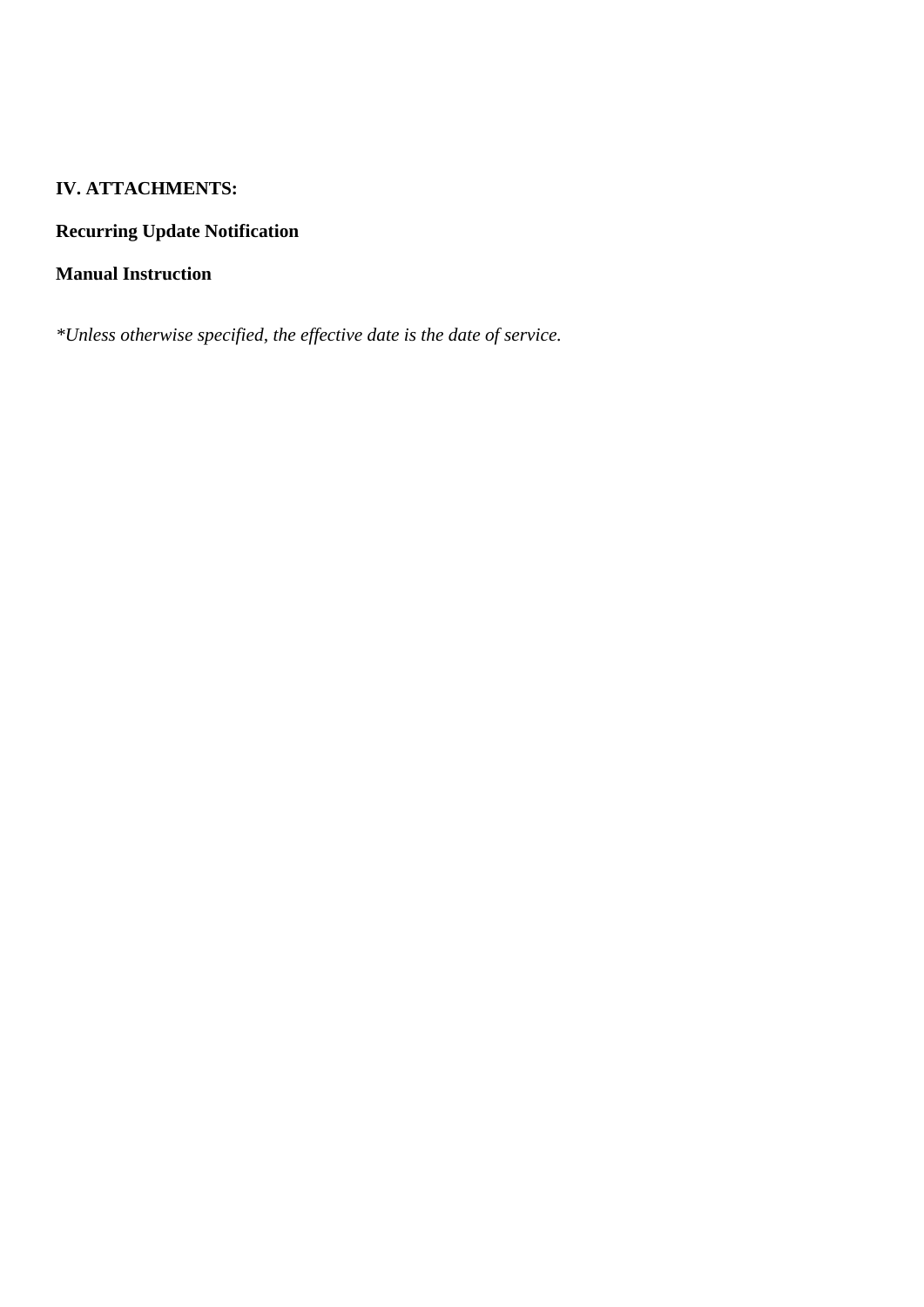# **Attachment – Recurring Update Notification**

|  | Pub. 100-04   Transmittal: 1564   Date: July 25, 2008 | <b>Change Request: 6006</b> |
|--|-------------------------------------------------------|-----------------------------|
|  |                                                       |                             |

*NOTE: Transmittal 1551 dated July 18, 2008 is rescinded and replaced with Transmittal 1564, dated July 25, 2008. In the Recurring Update Notification Attachment all instances of the "the October release" should state "the January release" and all instances of "October 6, 2008" should be "January 5, 2009." All other information remains the same.*

#### **SUBJECT: New Hemophilia Clotting Factor and HCPCS Code**

**Effective Date**: April 1, 2008

**Implementation Date:** January 5, 2009

#### **I. GENERAL INFORMATION**

#### **A. Background:**

Effective for claims with dates of service on or after April 1, 2008, the following new Health Care Procedure Code System (HCPCS) will be payable for Medicare.

| <b>HCPCS</b> | <b>Short Descriptor</b>            | <b>Long Description</b>                                                                                                                 |
|--------------|------------------------------------|-----------------------------------------------------------------------------------------------------------------------------------------|
| 04096        | VWF complex, not Humate-P<br>(NOS) | INJECTION, VON WILLEBRAND FACTOR COMPLEX, HUMAN,<br>RISTOCETIN COFACTOR (NOT OTHERWISE SPECIFIED), PER<br>I.U. VWF:RCO VWF complex, NOS |

Appropriate systems changes for editing Q4096 on inpatient claims will be made by FISS and CWF in the January 2009 release. This factor (Q4096) is payable on inpatient claims effective April 1, 2008.

#### **B. Policy:**

During the period between April 1, 2008 and January 5, 2009 FISS implementation of the hemophilia inpatient edit change in the January 2009 release, the following are the procedures to be followed:

- Providers shall submit claims for hospital inpatient care [this includes hospitals paid under the inpatient prospective payment system (IPPS), paid under the long term care prospective payment system (LTCH PPS), paid under the inpatient rehabilitation facility prospective payment system (IRF PPS), and those paid on the basis of reasonable cost (TEFRA hospitals, critical access hospitals (CAHs), and Indian Health Service (IHS) hospital inpatient services (actually paid on a DRG basis)] omitting Q4096. This does not apply to claims from inpatient psychiatric facilities (IPFs) paid under IPF PPS; IPFs receive a comorbidity adjustment under IPF PPS based on the presence of a hemophilia diagnosis on the claim. IPFs should refrain from including Q4096 on their inpatient claims.
- Once the provider has received PPS payment for the inpatient claim, the provider shall immediately submit an adjustment request (TOB  $=$  117), this time including Q4096.
- Contractors shall hook any provider initiated adjustment requests containing Q4096 with discharge dates between April 1, 2008 and January 5, 2009.
- FISS shall add Q4096 in all inpatient editing for hemophilia clotting factors with dates of service on and after April 1, 2008.
- FISS shall include this coding update in its January 2009 release.
- Once FISS has been updated for the clotting factor edits to include 04096, contractors shall release all held adjustment requests.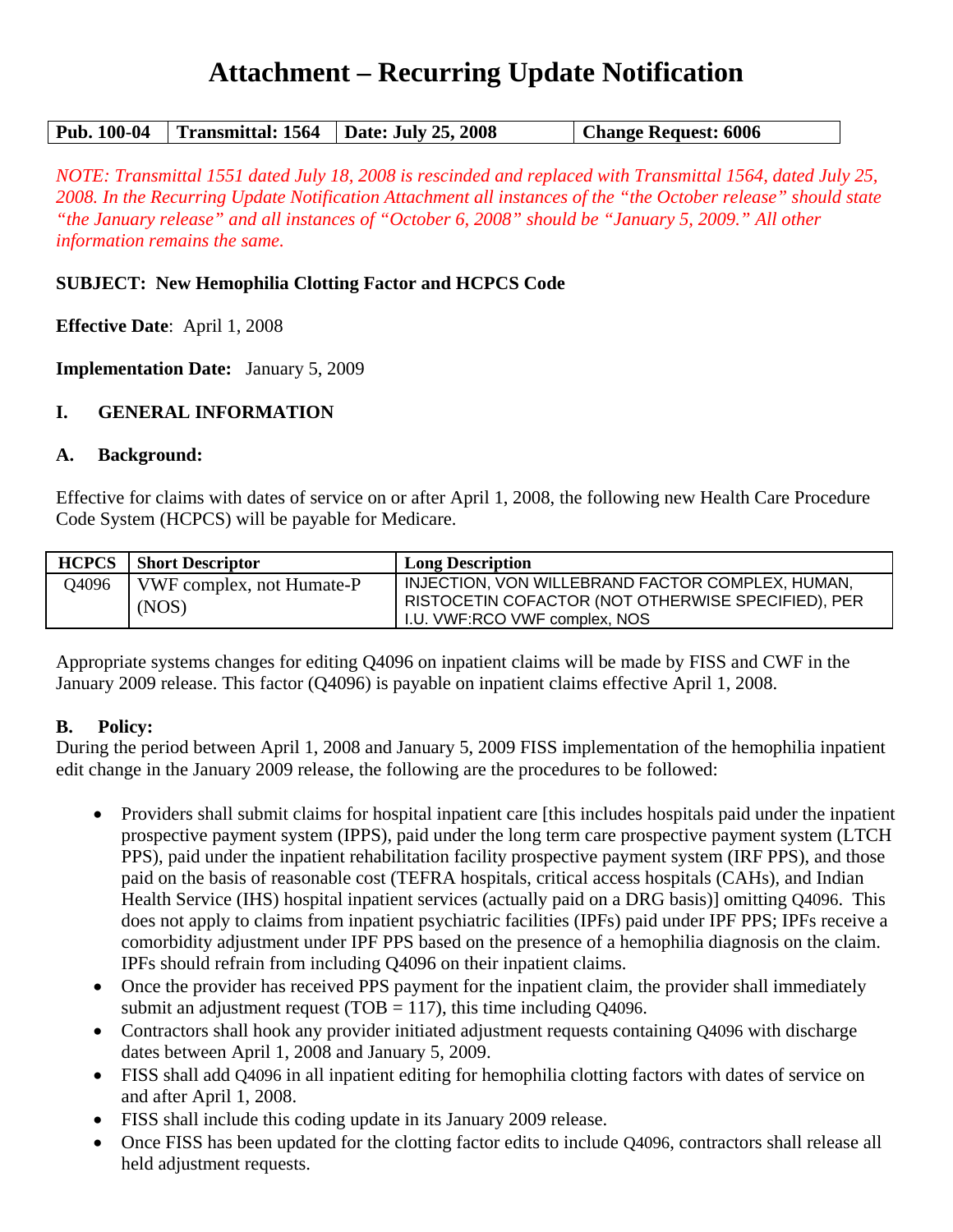There is no impact on outpatient hospital claims or on any SNF claims as payment is made under different methodologies. Q4096 is payable in those settings effective April 1, 2008.

# **II. BUSINESS REQUIREMENTS TABLE**

*Use "Shall" to denote a mandatory requirement* 

| <b>Number</b> | Requirement                                                                                                                                                                                                                                                                                                          |                                    | applicable column)                      |                             |                                                                                                |                            |                               |                                              |                            |                                  | Responsibility (place an "X" in each      |
|---------------|----------------------------------------------------------------------------------------------------------------------------------------------------------------------------------------------------------------------------------------------------------------------------------------------------------------------|------------------------------------|-----------------------------------------|-----------------------------|------------------------------------------------------------------------------------------------|----------------------------|-------------------------------|----------------------------------------------|----------------------------|----------------------------------|-------------------------------------------|
|               |                                                                                                                                                                                                                                                                                                                      | A<br>B<br>M<br>A<br>$\overline{C}$ | D<br>M<br>E<br>M<br>A<br>$\overline{C}$ | $\mathbf{F}$<br>$\mathbf I$ | $\mathbf C$<br>$\mathbf{A}$<br>$\mathbf R$<br>$\overline{\mathrm{R}}$<br>I<br>E<br>$\mathbf R$ | $\mathbf R$<br>H<br>H<br>I | $\overline{F}$<br>I<br>S<br>S | Shared-<br>System<br>M<br>$\mathcal{C}$<br>S | Maintainers<br>V<br>M<br>S | $\mathbf C$<br>W<br>$\mathbf{F}$ | <b>OTHER</b><br>Hospital<br>provider<br>S |
| 6006.1        | Contractors shall make the changes in their<br>edits to include the new hemophilia clotting<br>factor code (Q4096) effective for dates of<br>discharge on and after April 1, 2008.                                                                                                                                   |                                    |                                         |                             |                                                                                                |                            | X                             |                                              |                            | X                                |                                           |
| 6006.2        | Contractors shall include these changes in the<br>January 2009 release.                                                                                                                                                                                                                                              |                                    |                                         |                             |                                                                                                |                            | X                             |                                              |                            | X                                |                                           |
| 6006.3        | During the period of April 1, 2008 through<br>January 5, 2009 contractors shall process<br>inpatient claims (TOB 11x) without making<br>payment for Q4096.                                                                                                                                                           | X                                  |                                         | X                           |                                                                                                |                            |                               |                                              |                            |                                  |                                           |
| 6006.3.1      | Hospital providers shall submit claims to FIs<br>and A/B MACs for inpatient hospital stays<br>during which Alphanate® for the purposes of<br>treating Von Willebrand disease was given,<br>omitting the line item(s) for Q4096 for dates of<br>discharge on and after April 1, 2008 but prior to<br>January 5, 2009. | X                                  |                                         | X                           |                                                                                                |                            |                               |                                              |                            |                                  | Hospital<br>provider<br>S                 |
| 6006.4        | Contractors shall accept inpatient claims<br>without Q4096 for dates of discharge on or after<br>April 1, 2008.                                                                                                                                                                                                      | X                                  |                                         | X                           |                                                                                                |                            | X                             |                                              |                            |                                  |                                           |
| 6006.5        | As soon as hospital providers receive the PPS<br>payment for the affected claim, they shall<br>immediately submit adjustment requests (TOB<br>$= 117$ ) including a line for Q4096.                                                                                                                                  | X                                  |                                         | X                           |                                                                                                |                            |                               |                                              |                            |                                  | Hospital<br>provider<br>S                 |
| 6006.6        | Contractors shall hook and hold adjustment<br>requests (TOB 117) containing Q4096 with<br>discharge dates on and after April 1, 2008 but<br>prior to January 5, 2009.                                                                                                                                                | X                                  |                                         | X                           |                                                                                                |                            |                               |                                              |                            |                                  |                                           |
| 6006.7        | Contractors shall return to provider (RTP) any<br>inpatient claims (TOB 11x) containing Q4096<br>with discharge dates on and after April 1, 2008<br>but prior to January 5, 2009.                                                                                                                                    | X                                  |                                         | $\mathbf X$                 |                                                                                                |                            |                               |                                              |                            |                                  |                                           |
| 6006.8        | Contractors shall release the held inpatient                                                                                                                                                                                                                                                                         | $\mathbf X$                        |                                         | $\mathbf X$                 |                                                                                                |                            |                               |                                              |                            |                                  |                                           |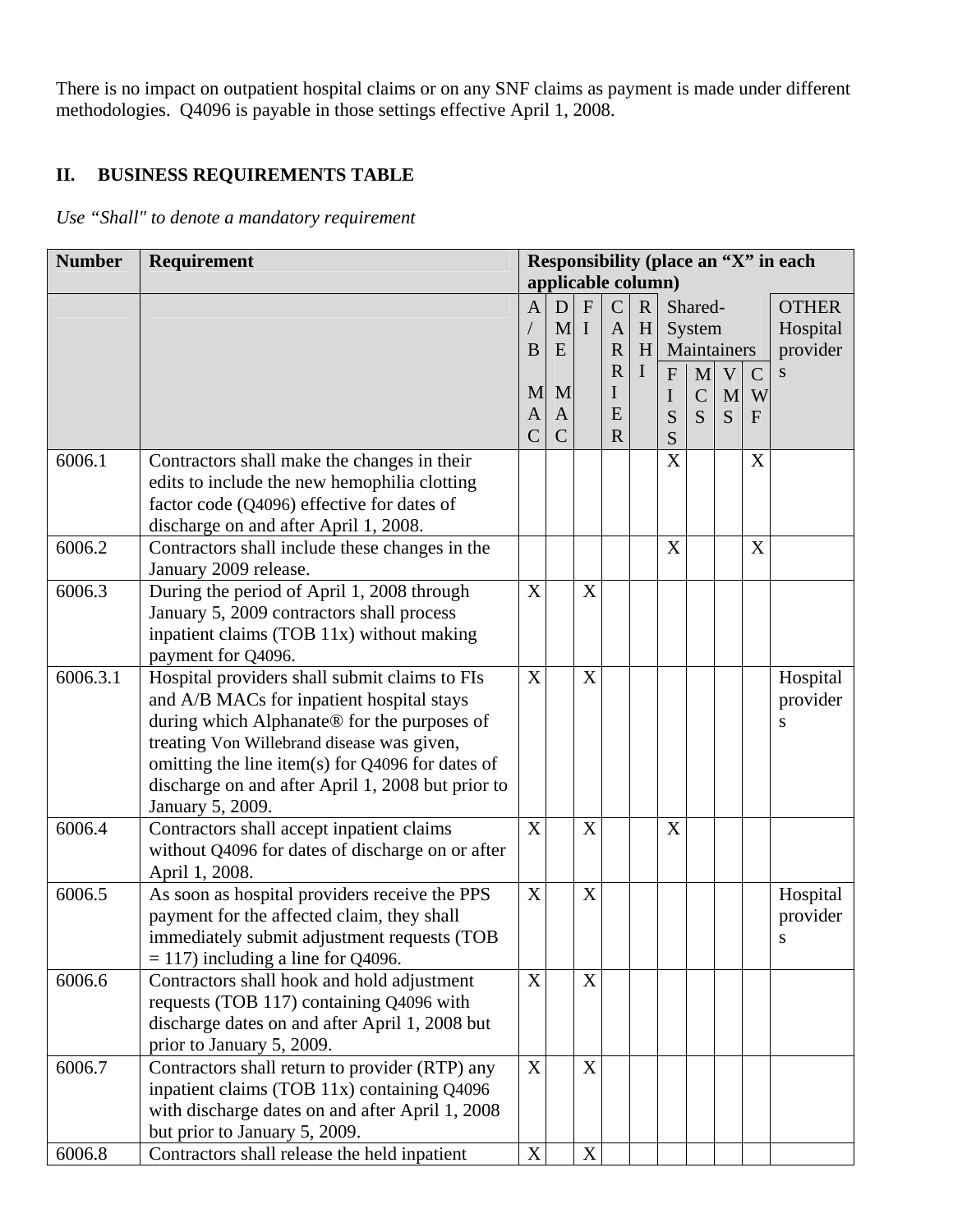| <b>Number</b> | Requirement                                      | Responsibility (place an "X" in each<br>applicable column) |             |   |                     |             |   |                       |                |              |                      |
|---------------|--------------------------------------------------|------------------------------------------------------------|-------------|---|---------------------|-------------|---|-----------------------|----------------|--------------|----------------------|
|               |                                                  | A                                                          | D           | F | C                   | $\mathbf R$ |   | Shared-               |                |              | <b>OTHER</b>         |
|               |                                                  | B                                                          | $M2$ I<br>E |   | A<br>$\overline{R}$ | H<br>H      |   | System<br>Maintainers |                |              | Hospital<br>provider |
|               |                                                  |                                                            |             |   | R                   |             | F | M <sub>l</sub>        | $\overline{V}$ |              | S                    |
|               |                                                  | M                                                          | M           |   |                     |             |   | $\mathcal{C}$         | M              | W            |                      |
|               |                                                  | A                                                          | A           |   | E                   |             | S | S                     | S              | $\mathbf{F}$ |                      |
|               |                                                  | С                                                          |             |   | $\overline{R}$      |             | S |                       |                |              |                      |
|               | adjustment requests containing Q4096 once the    |                                                            |             |   |                     |             |   |                       |                |              |                      |
|               | FISS edit changes for the hemophilia clotting    |                                                            |             |   |                     |             |   |                       |                |              |                      |
|               | factor provided to inpatients are in production. |                                                            |             |   |                     |             |   |                       |                |              |                      |

# **III. PROVIDER EDUCATION TABLE**

| <b>Number</b> | Responsibility (place an "X" in each<br><b>Requirement</b> |                    |              |              |              |                |             |             |               |             |               |              |
|---------------|------------------------------------------------------------|--------------------|--------------|--------------|--------------|----------------|-------------|-------------|---------------|-------------|---------------|--------------|
|               |                                                            | applicable column) |              |              |              |                |             |             |               |             |               |              |
|               |                                                            | A                  | D            | $\mathbf{F}$ | $\mathsf{C}$ | D              | $\mathbf R$ |             | Shared-       |             |               | <b>OTHER</b> |
|               |                                                            |                    | $\mathbf{M}$ | $\mathbf I$  | $\mathbf{A}$ | $\mathbf{M}$   | H           |             | System        |             |               |              |
|               |                                                            | B                  | E            |              | $\mathbf R$  | ${\bf E}$      | H           |             |               | Maintainers |               |              |
|               |                                                            |                    |              |              | $\mathbf R$  | $\mathbf R$    | $\mathbf I$ | F           | M             | V           | $\mathcal{C}$ |              |
|               |                                                            | M                  | M            |              |              | $\overline{C}$ |             | $\mathbf I$ | $\mathcal{C}$ | M           | W             |              |
|               |                                                            | A                  | A            |              | E            |                |             | S           | S             | S           | F             |              |
|               |                                                            | $\overline{C}$     | $\mathsf{C}$ |              | $\mathbf R$  |                |             | S           |               |             |               |              |
| 6006.9        | A provider education article related to this               | X                  |              | X            |              |                |             |             |               |             |               |              |
|               | instruction will be available at                           |                    |              |              |              |                |             |             |               |             |               |              |
|               | http://www.cms.hhs.gov/MLNMattersArticles/                 |                    |              |              |              |                |             |             |               |             |               |              |
|               | shortly after the CR is released. You will                 |                    |              |              |              |                |             |             |               |             |               |              |
|               | receive notification of the article release via the        |                    |              |              |              |                |             |             |               |             |               |              |
|               | established "MLN Matters" listserv.                        |                    |              |              |              |                |             |             |               |             |               |              |
|               | Contractors shall post this article, or a direct           |                    |              |              |              |                |             |             |               |             |               |              |
|               | link to this article, on their Web site and include        |                    |              |              |              |                |             |             |               |             |               |              |
|               | information about it in a listserv message within          |                    |              |              |              |                |             |             |               |             |               |              |
|               | one week of the availability of the provider               |                    |              |              |              |                |             |             |               |             |               |              |
|               | education article. In addition, the provider               |                    |              |              |              |                |             |             |               |             |               |              |
|               | education article shall be included in your next           |                    |              |              |              |                |             |             |               |             |               |              |
|               | regularly scheduled bulletin. Contractors are              |                    |              |              |              |                |             |             |               |             |               |              |
|               | free to supplement MLN Matters articles with               |                    |              |              |              |                |             |             |               |             |               |              |
|               | localized information that would benefit their             |                    |              |              |              |                |             |             |               |             |               |              |
|               | provider community in billing and                          |                    |              |              |              |                |             |             |               |             |               |              |
|               | administering the Medicare program correctly.              |                    |              |              |              |                |             |             |               |             |               |              |

# **IV. SUPPORTING INFORMATION**

## **A. For any recommendations and supporting information associated with listed requirements, use the box below:**

*Use "Should" to denote a recommendation.* 

| X-Ref              | <b>Recommendations or other supporting information:</b> |
|--------------------|---------------------------------------------------------|
| <b>Requirement</b> |                                                         |
| <b>Number</b>      |                                                         |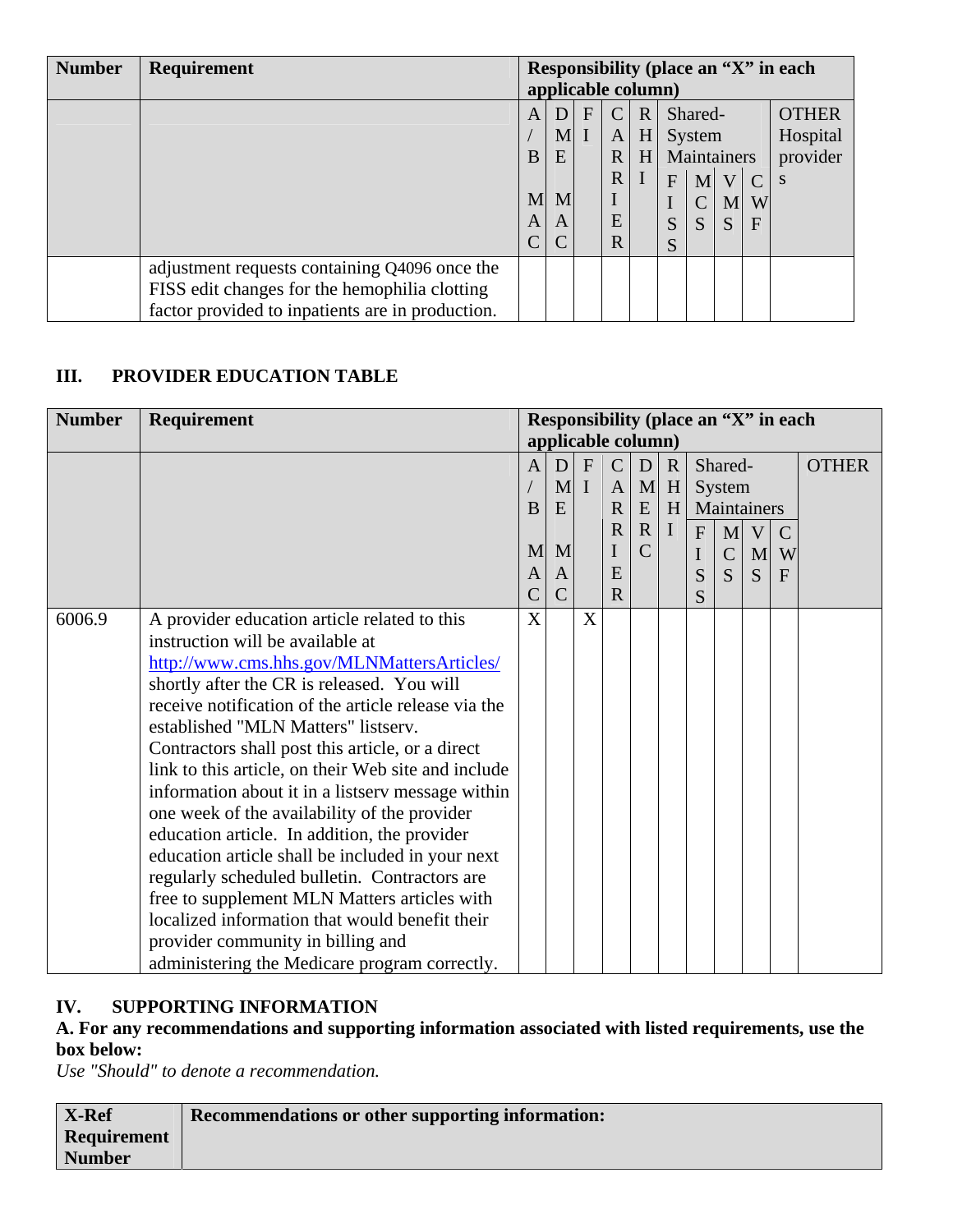## **B. For all other recommendations and supporting information, use the space below:**

# **V. CONTACTS**

**Pre-Implementation Contact(s):** Cindy Murphy, 410-786-5733, [Cindy.Murphy@cms.hhs.gov](mailto:Cindy.Murphy@cms.hhs.gov), Maria Durham, 410-786-6978, [Maria.Durham@cms.hhs.gov](mailto:Maria.Durham@cms.hhs.gov)

Post-Implementation Contact(s): Regional Offices

## **VI. FUNDING**

#### **Section A: For** *Fiscal Intermediaries (FIs), Carriers, and Regional Home Health Carriers (RHHIs)* **use only one of the following statements:**

No additional funding will be provided by CMS; contractor activities are to be carried out within their operating budgets.

#### **Section B:** *For Medicare Administrative Contractors (MACs)***, use the following statement:**

The Medicare Administrative Contractor is hereby advised that this constitutes technical direction as defined in your contract. CMS does not construe this as a change to the MAC Statement of Work. The contractor is not obligated to incur costs in excess of the amounts allotted in your contract unless and until specifically authorized by the Contracting Officer. If the contractor considers anything provided, as described above, to be outside the current scope of work, the contractor shall withhold performance on the part(s) in question and immediately notify the Contracting Officer, in writing or by e-mail, and request formal directions regarding continued performance requirements.